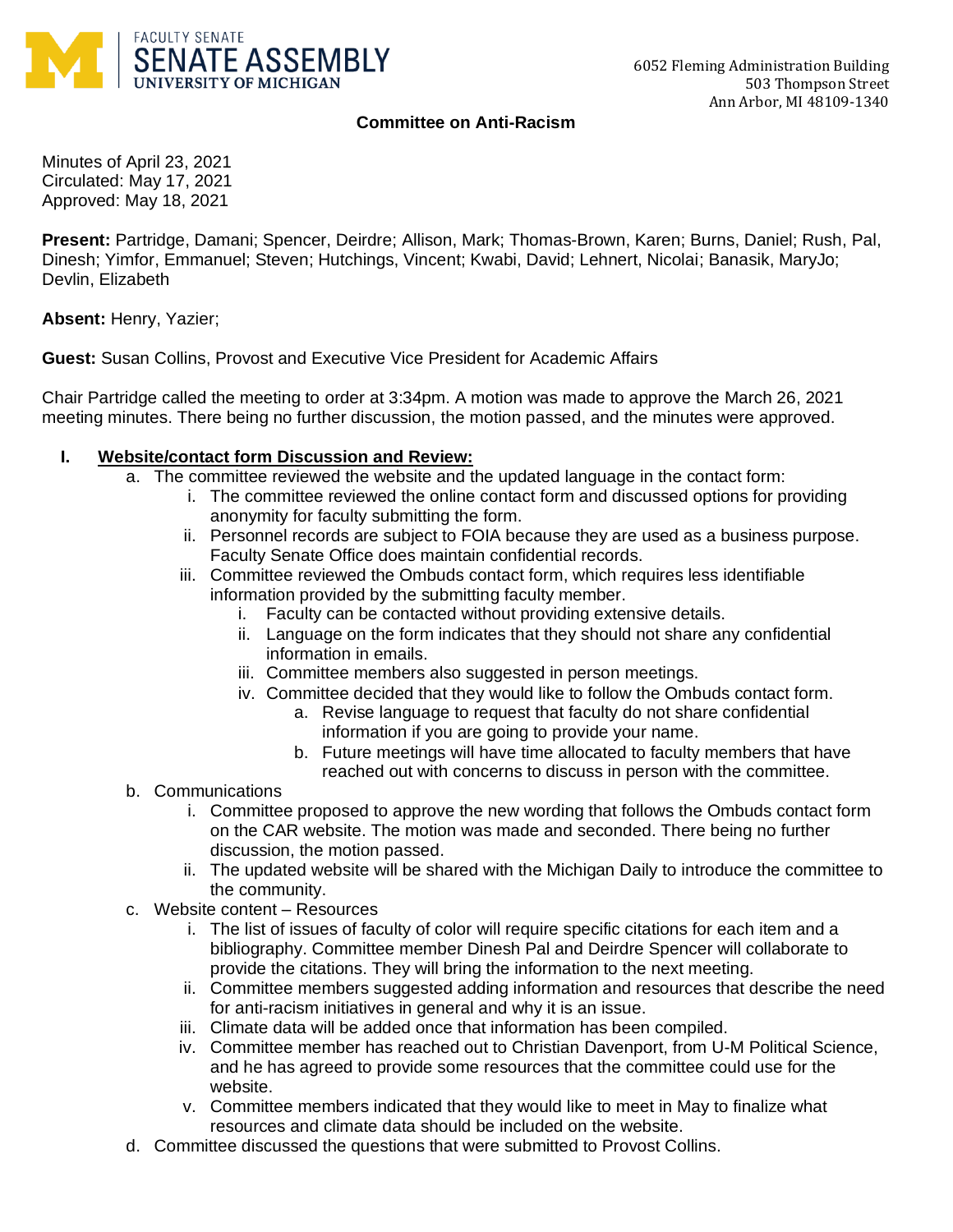- i. Committee member suggested adding a question to the discussion regarding the caste system, how it is a form of racism and how other institutions are including this in their anti-racism initiatives.
	- i. The committee discussed the how the caste system is perceived. It is an issue that is difficult to prove but including it in the conversation would make an impact.
	- ii. Committee member will create a proposal to add the language to the university documents regarding the caste system. They will bring it to the next meeting for the committee to review and discuss.

## **II. University of Michigan Anti-Racism initiatives:**

SENATE ASSEMBLY **UNIVERSITY OF MICHIGAN** 

**FACULTY SENATE** 

Susan Collins, Provost and Executive Vice President for Academic Affairs

- a. Chair Partridge indicated that one of the questions that is most pressing is how to get salary, retention, and exit survey data and the breakdown along racial lines. The committee has been able to establish what the key issues are and is investigating what data the university has, how the university is approaching this data, and if this data is not gathered how as a committee they can gather that information and address potential issues that might be forthcoming.
	- i. Provost Collins addressed the data question and informed the committee that Advance has a series of reports that have salary and retention data that is available on the Advance website. There have been questions regarding data access and a group will be forming on how best to address these questions. The concerns of making the data public, what data to make public to respect privacy and a group will take a close look at that and what information can be released that is detailed without names. That work is underway, and she will let the committee know when things are more concrete.
- b. Provost Collins indicated that she is very committed to enhancing the climate for faculty, staff, and students of color. The DEI assessment is an opportunity to redouble the efforts to the approach and priorities going forward, and to consider how to leverage what has been learned and how to move forward.
- c. Provost Collins suggested the committee reach out to the Office of Diversity, Equity, and Inclusion and Rob Sellers to get an overview of what DEI is already doing on campus. DEI would be a natural partner for an event and could offer additional resources and financial resources.
- d. Provost Collins gave an overview of the Anti-Racism initiatives that were rolled out in the Fall. Due to COVID, this process has been slower than originally anticipated. Provost Collins gave an overview of the initiatives that directly concern faculty.
	- i. The first round of the faculty cluster hires has been completed and the process of planning future rounds is underway.
	- ii. Building an infrastructure of support for faculty including event seminars and NCID resources for partnerships in this area connecting and engaging and building communities to identify challenges and strengthen them. They have a variety of different research and funding resources for getting funding and some seed grants and opportunities and some other support. The NCID research and resources page has the list of what is available to faculty.
	- iii. Provost Collins would like the committee's feedback on faculty of color retention. There is a widening gap between retention rates between the faculty of color and white faculty.
- III. Provost Collins and Committee Discussion/Questions
	- a. Committee members brought forth some faculty concerns of finding correct/alternative resources when seeking support for issues and concerns that they are experiencing as a faculty of color.
		- i. Provost Collins suggested the utilization of the Ombuds and communicating to faculty the role of the Ombuds and what resources they can offer. They are in the process of expanding the amount of space they are giving to Ombuds.
		- ii. Faculty of Color network is a group that meets regularly, jointly run by ODEI and ADVANCE, that is another resource that could be considered a safe space for faculty of color.